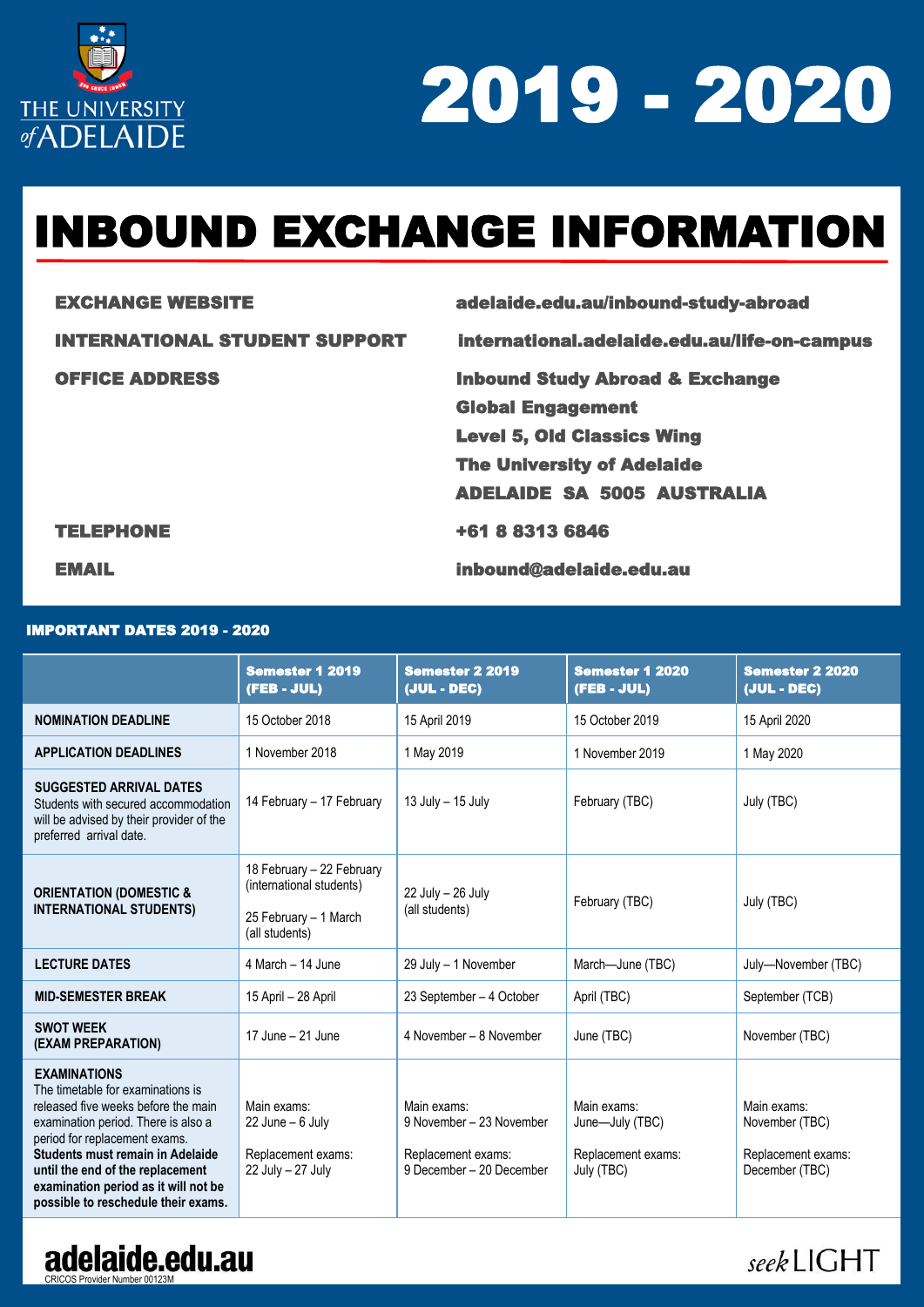

seekLIGHT

## NOMINATION AND APPLICATION PROCESS

| <b>NOMINATION BY HOME UNIVERSITY</b>                          | A nomination template will be provided to your office. The following details are required for nomination:                                                                                                                                                                                                                                                                                                                                                                                                                                                                                                                                                                                                   |
|---------------------------------------------------------------|-------------------------------------------------------------------------------------------------------------------------------------------------------------------------------------------------------------------------------------------------------------------------------------------------------------------------------------------------------------------------------------------------------------------------------------------------------------------------------------------------------------------------------------------------------------------------------------------------------------------------------------------------------------------------------------------------------------|
|                                                               | Student/s full name (as per passport)<br>$\bullet$<br>Student/s date of birth (as per passport) eg. 01 July 2000<br>٠<br>Student/s gender (as per passport)<br>٠<br>Student/s email address (institution email preferred)<br>٠<br>Student/s intended study period as below:<br>- Semester 1 2019 - Full Calendar Year 2019<br>- Semester 2 2019 - Full Academic Year 2019/2020<br>- Semester 1 2020 - Winter School (July) 2019<br>Student/s area of study<br>NB: Only students who have met the GPA and English language requirements as outlined on pages 4 + 5 should<br>be nominated.                                                                                                                   |
| <b>APPLICATION PROCESS</b>                                    | Students will be emailed a link to our online application form and will need to upload the following documents:<br>Official English proficiency test results (if applicable)<br>Official record of study/academic transcript (including past and current enrolment)<br>$\bullet$<br>Information page of passport<br>٠<br>Details of proposed courses (Course Code, Course Number, Course Title and teaching semester)<br>٠<br>Copies of course descriptions/syllabi for applicable courses taken at home institution*<br>*If applying for courses within Sciences, Health Sciences, Architecture (Design Studies), Law, MBA, Petroleum<br>Engineering, Music, Media, Languages, Education, and Criminology. |
| <b>APPLICATION &amp; COURSE ASSESSMENT</b>                    | Applications will be assessed and the students' preferred courses will be sent to the appropriate faculties for ap-<br>proval if required. The faculties will look at course descriptions from the home university to determine the students<br>suitability into the desired courses.<br>Courses from the following areas require approval prior to enrolment: Sciences, Health Sciences, Architecture<br>(Design Studies), Law, MBA, Petroleum Engineering, Music, Media, Languages, Education, and Criminology.                                                                                                                                                                                           |
| <b>OFFER</b>                                                  | An Offer of Admission will be emailed directly to the student, with cc to the home university.                                                                                                                                                                                                                                                                                                                                                                                                                                                                                                                                                                                                              |
| <b>ACCEPTANCE</b>                                             | Students need to complete the payment for their Overseas Student Health Cover (OSHC), which can be done<br>through the University's preferred supplier Western Union Business Solutions (if applicable). They also need to<br>return all pages of the signed and completed Offer of Admission.                                                                                                                                                                                                                                                                                                                                                                                                              |
| <b>CONFIRMATION OF ENROLMENT &amp;</b><br><b>STUDENT VISA</b> | Once the OSHC payment is received and the signed Offer of Admission is returned, the University of Adelaide<br>issues a Confirmation of Enrolment (cc to home institution) which is a required document to obtain a student visa.<br>All students must obtain an appropriate visa. Information can be found at: www.homeaffairs.gov.au/trav/stud<br>Student visa (subclass 500): www.homeaffairs.gov.au/trav/visa-1/500-                                                                                                                                                                                                                                                                                    |
| <b>WELCOME EMAIL &amp; ENROLMENT</b>                          | Welcome emails are sent 90 days before the course start date or when the admission process is completed<br>(whichever occurs later). The welcome email contains the student's University username and information on how to<br>activate their account which will enable them to log in to the University's online services.<br>Please visit www.adelaide.edu.au/enrol for further information about University enrolment.                                                                                                                                                                                                                                                                                   |
|                                                               |                                                                                                                                                                                                                                                                                                                                                                                                                                                                                                                                                                                                                                                                                                             |

## adelaide.edu.au

CRICOS Provider Number 00123M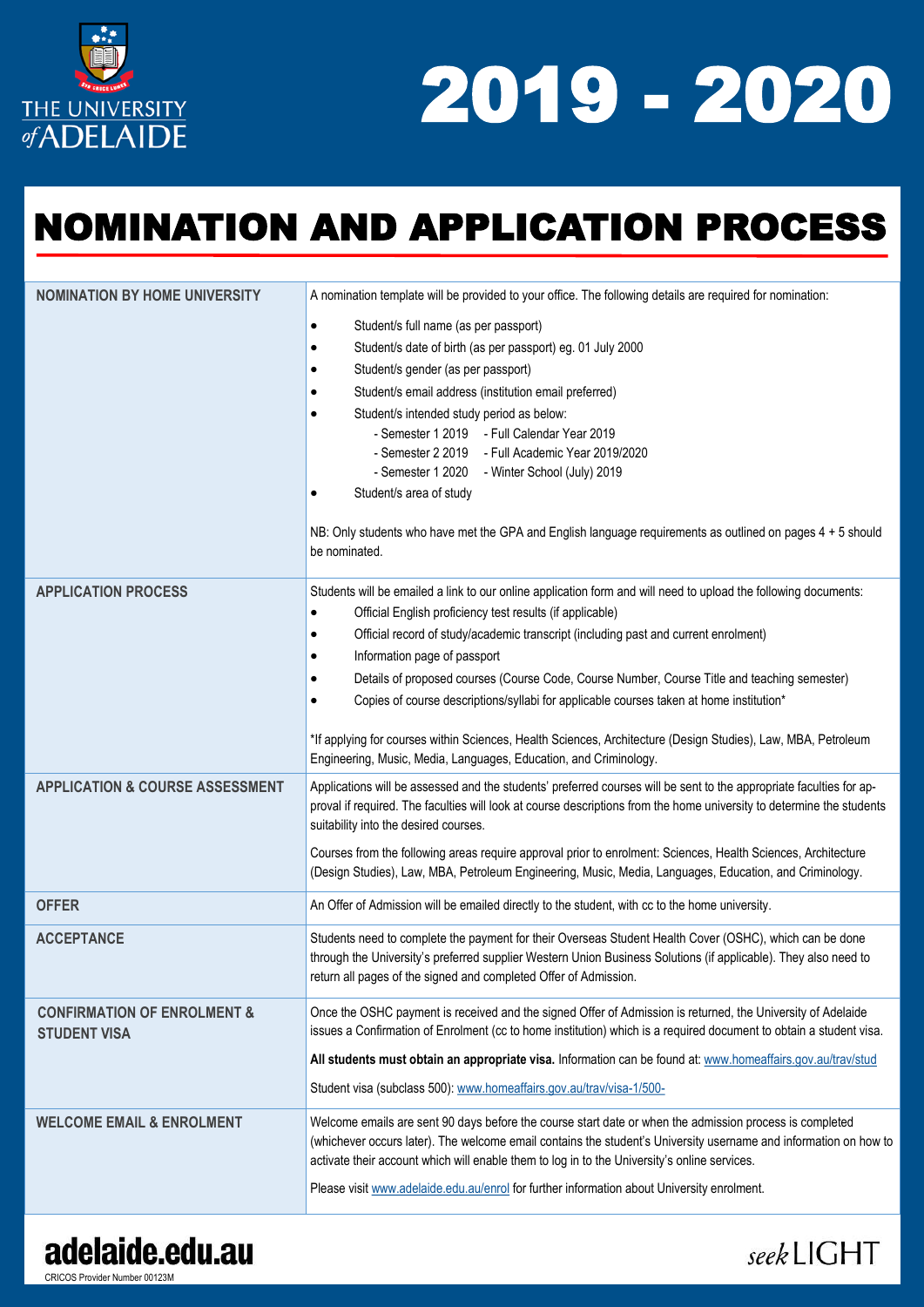

seekLIGHT

# ARRIVAL IN ADELAIDE

The International Student Support Service is responsible for students after their arrival including orientation and ongoing support services throughout their stay. The International Student Support Team can be contacted on [iss@adelaide.edu.au.](mailto:iss@adelaide.edu.au)

| <b>ARRIVAL INFORMATION</b> | Adelaide international airport is approximately a twenty minute taxi ride to the city. Taxis are readily available at the<br>designated taxi rank which is located to the left hand side of the main terminal as you exit. Alternatively, students<br>are able to book an airport pick up service via the Accommodation Portal at a cost. Please visit<br>www.adelaide.edu.au/accommodation/enhancing-the-education-experience/arriving-in-adelaide for information. |
|----------------------------|----------------------------------------------------------------------------------------------------------------------------------------------------------------------------------------------------------------------------------------------------------------------------------------------------------------------------------------------------------------------------------------------------------------------------------------------------------------------|
| <b>ACCOMMODATION</b>       | Urbanest is the University's preferred accommodation provider for Exchange students:<br><b>Urbanest Student Accommodation</b><br>Other accommodation options are available and details can be found on the Accommodation Service website:<br>http://www.adelaide.edu.au/accommodation                                                                                                                                                                                |

## ACADEMIC INFORMATION

| <b>COURSE WEIGHTING</b>                     | A full-time semester course load is between 9 units (75% workload) and 12 units (100% workload).                                           |                                                                                                |                                                                                                                                                                                                                                |
|---------------------------------------------|--------------------------------------------------------------------------------------------------------------------------------------------|------------------------------------------------------------------------------------------------|--------------------------------------------------------------------------------------------------------------------------------------------------------------------------------------------------------------------------------|
|                                             | Courses offered are usually 3 units each.                                                                                                  |                                                                                                |                                                                                                                                                                                                                                |
|                                             | 12 units = $30$ ECTS = $15$ US Credits                                                                                                     |                                                                                                |                                                                                                                                                                                                                                |
| <b>UNAVAILABLE &amp; RESTRICTED COURSES</b> | Unavailable Courses - courses not offered to exchange students.                                                                            |                                                                                                |                                                                                                                                                                                                                                |
|                                             | Restricted Courses - courses may be available but have prerequisites and/or limited availability.                                          |                                                                                                |                                                                                                                                                                                                                                |
|                                             | http://www.adelaide.edu.au/inbound-study-abroad/choosing                                                                                   |                                                                                                |                                                                                                                                                                                                                                |
|                                             | Courses that require assessment and approval are from the following areas:                                                                 |                                                                                                |                                                                                                                                                                                                                                |
|                                             | - Sciences                                                                                                                                 | - Health Sciences                                                                              | - Architecture (Design Studies)                                                                                                                                                                                                |
|                                             | - MBA                                                                                                                                      | - Law                                                                                          | - Petroleum Engineering                                                                                                                                                                                                        |
|                                             | - Music                                                                                                                                    | - Media                                                                                        | - Languages                                                                                                                                                                                                                    |
|                                             | - Education                                                                                                                                | - Criminology                                                                                  |                                                                                                                                                                                                                                |
| <b>COURSE SELECTION &amp; INFORMATION</b>   | courses offered are subject to change and to availability.                                                                                 |                                                                                                | Undergraduate students can select from a wide range of courses. We recommend that students' selections are<br>flexible. Students who are very restricted in their course selection need to inform us as early as possible. All |
|                                             | http://www.adelaide.edu.au/inbound-study-abroad/choosing                                                                                   |                                                                                                |                                                                                                                                                                                                                                |
| <b>COURSE LEVELS</b>                        |                                                                                                                                            | areas that are restricted. Some disciplines will need to be approved by the School or Faculty. | 1XXX - 3XXX = Undergraduate courses. These are usually available to exchange students, except for those                                                                                                                        |
|                                             | Eg: ARTS 1000 - Introductory Level, ARTS 2000 - Intermediate Level, ARTS 3000 Advanced Level                                               |                                                                                                |                                                                                                                                                                                                                                |
|                                             | 4XXX = Honours courses (not available). The exception is courses within the Faculty of Engineering, Computer<br>and Mathematical Sciences. |                                                                                                |                                                                                                                                                                                                                                |
|                                             | ate degree (or equivalent).                                                                                                                |                                                                                                | 5XXX - 7XXX = Postgraduate courses. Only available to exchange students who have completed an undergradu-                                                                                                                      |
| <b>LANGUAGE OF INSTRUCTION</b>              | English                                                                                                                                    |                                                                                                |                                                                                                                                                                                                                                |

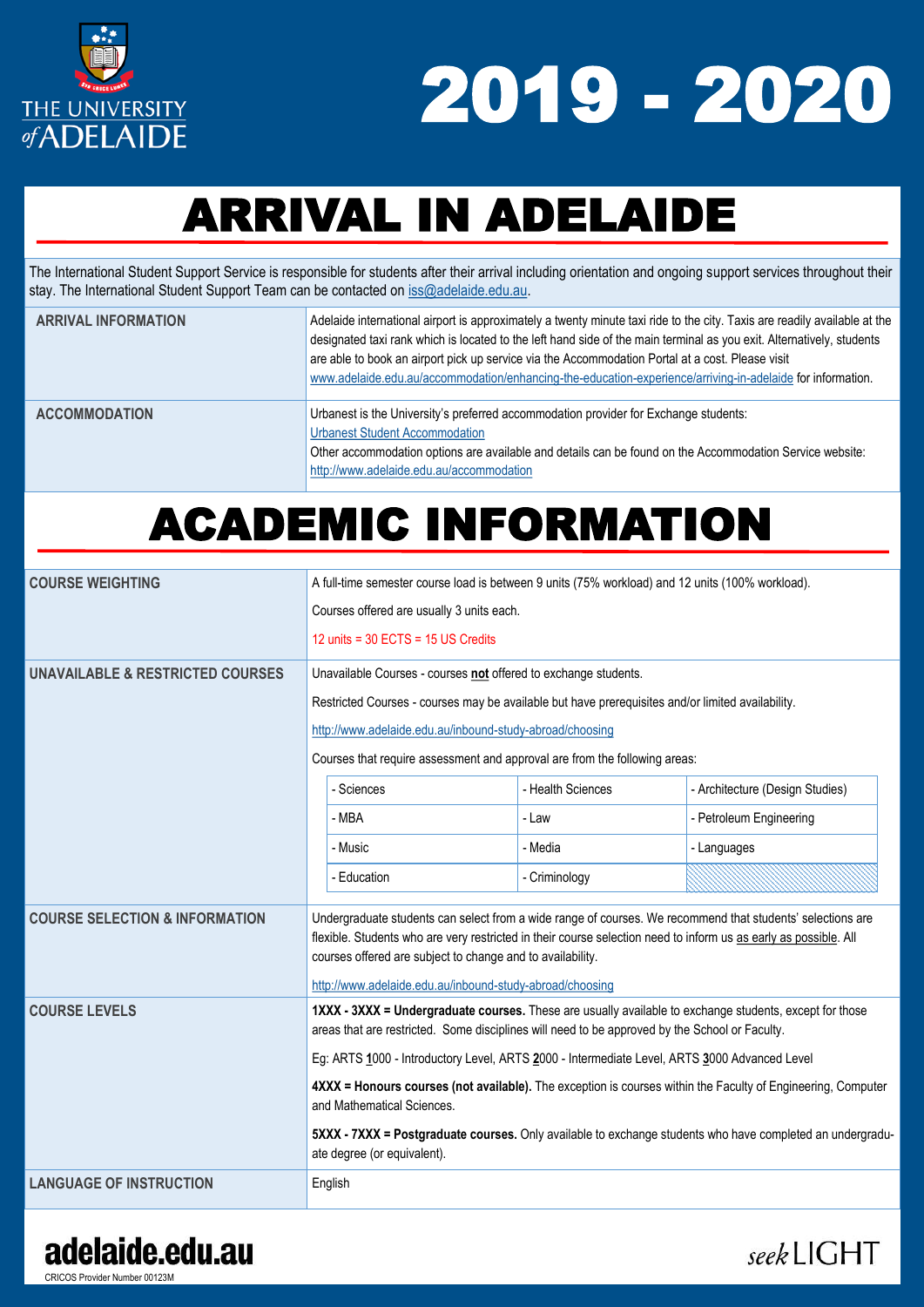

# ADMISSION REQUIREMENTS

| <b>LENGTH OF STUDY</b>           | Students must have completed one year of study at their home university, but are able to apply for exchange after<br>one semester of results. |
|----------------------------------|-----------------------------------------------------------------------------------------------------------------------------------------------|
| <b>GRADE POINT AVERAGE (GPA)</b> | The students GPA must meet or be equivalent to at least 2.5 out of 4.0.                                                                       |

Proficiency in English is essential for successful study at the University of Adelaide. All applicants must demonstrate an acceptable level of English proficiency to gain admission to the University. Students from majority native English speaking countries (listed on our [website\)](https://www.adelaide.edu.au/inbound-study-abroad/steps-to-apply/entry/) do not have to provide evidence of English proficiency.

English language requirement information can be found on our website: [www.adelaide.edu.au/inbound-study-abroad/steps-to-apply/entry/](https://www.adelaide.edu.au/inbound-study-abroad/steps-to-apply/entry/)

There are two categories of English requirements for entry, dependent on the courses chosen:

#### **1. General Academic Level: Most undergraduate and postgraduate courses.**

| TOEFL (paper based)               | Total score of 577  | Test of Written English (TWE) 4.5                                        |
|-----------------------------------|---------------------|--------------------------------------------------------------------------|
| TOEFL (internet based)            | Total score of 79   | Writing 21; Speaking 18; Reading and Listening 13                        |
| <b>IELTS</b>                      | Total score of 6.5  | Writing, Speaking, Reading and Listening 6.0                             |
| Pearson Test of English           | Overall score of 58 | Writing, Speaking, Reading and Listening 50                              |
| Cambridge English: Advanced (CAE) |                     | <b>Overall score of 176</b> Writing, Speaking, Reading and Listening 169 |

#### **2. Higher English Language Level: Education, Law, Animal and Veterinary Science, and MBA.**

| <b>EDUCATION</b>                  |                                                                       | LAW                               |                                                                             |  |
|-----------------------------------|-----------------------------------------------------------------------|-----------------------------------|-----------------------------------------------------------------------------|--|
| TOEFL (internet based)            | Total score of 94<br>Writing 27 Speaking 23<br>Reading & Listening 24 | TOEFL (internet based)            | Total score of 94<br>Writing 27 Speaking 23<br>Reading and Listening 20     |  |
| TOEFL (paper based)               | Total score of 600<br>Test of Written English (TWE) 5.0               | TOEFL (paper based)               | Total score of 600<br>Test of Written English (TWE) 5.0                     |  |
| <b>IELTS</b>                      | Total score of 7.0<br>All bands 7.0                                   | <b>IELTS</b>                      | Total score of 7.0<br>Writing and Speaking 7.0<br>Reading and Listening 6.5 |  |
| Pearson Test of English           | Total Score 65 All bands 65                                           | Pearson Test of English           | Total score of 65<br>Writing and Speaking 65<br>Reading and Listening 58    |  |
| Cambridge English: Advanced (CAE) | Total score of 185<br>All bands 185                                   | Cambridge English: Advanced (CAE) | Total score of 185<br>Writing and Speaking 185<br>Reading and Listening 176 |  |
|                                   | <b>ANIMAL &amp; VETERINARY SCIENCE</b>                                | <b>MBA</b>                        |                                                                             |  |
| TOEFL (internet based)            | Total score of 94<br>Writing 27 Speaking 23<br>Reading & Listening 24 | TOEFL (internet based)            | Total score of 94<br>Writing 24 Speaking 22<br>Reading and Listening 20     |  |
| TOEFL (paper based)               | Total score of 600<br>Test of Written English (TWE) 5.0               | TOEFL (paper based)               | Total score of 600<br>Test of Written English (TWE) 5.0                     |  |
| <b>IELTS</b>                      | Total score of 7.0<br>All bands 7.0                                   | <b>IELTS</b>                      | Overall band score of 7.0<br>All bands 6.5                                  |  |
| Pearson Test of English           | Total Score 65 All bands 65                                           | Pearson Test of English           | Total Score 65 All bands 58                                                 |  |
| Cambridge English: Advanced (CAE) | Total score of 185<br>All bands 185                                   | Cambridge English: Advanced (CAE) | Total score of 185<br>All bands 176                                         |  |